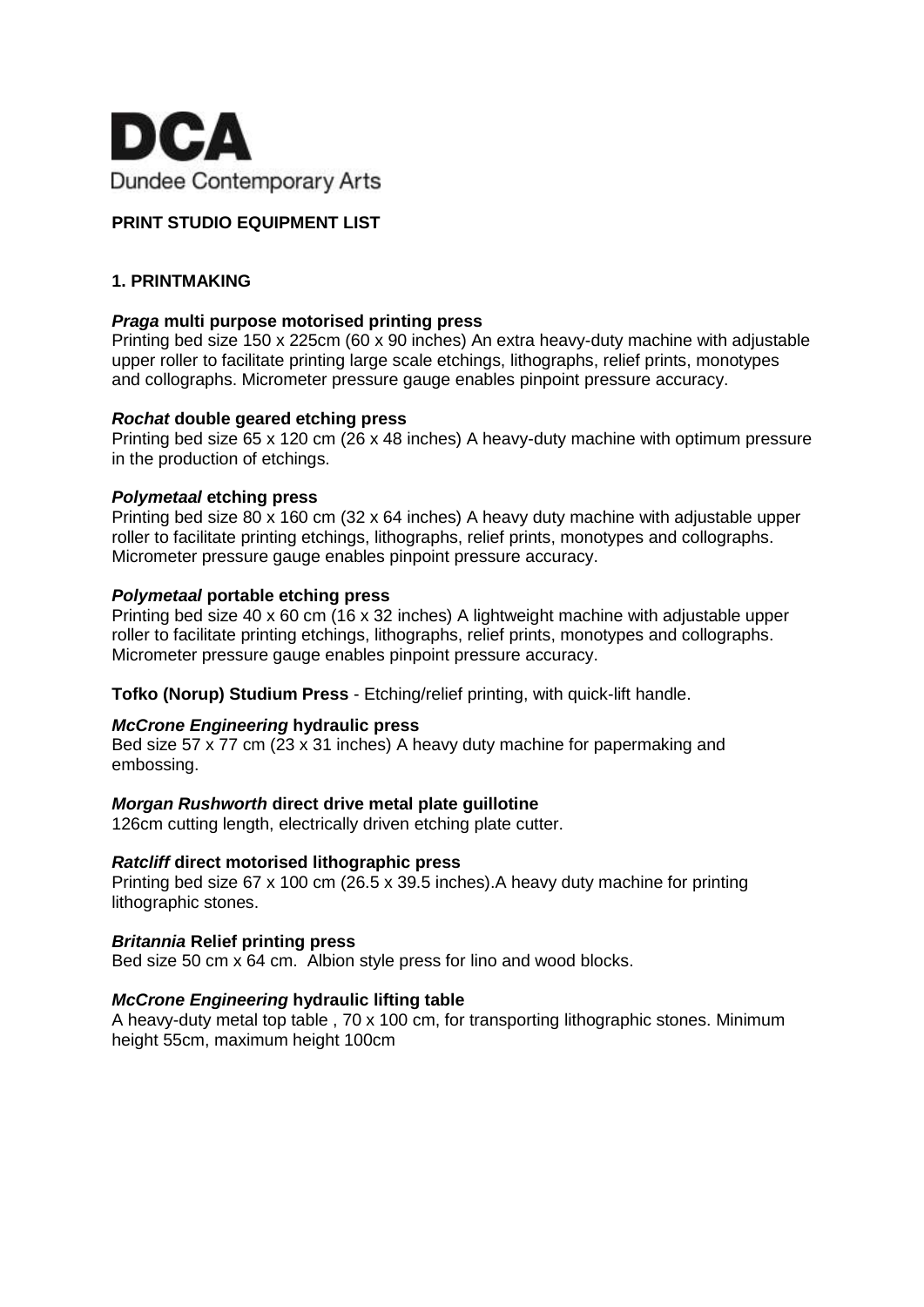# **2. SCREENPRINT**

## *Kippax* **paraprint ¼ automatic parallel lift screenprinting table #**

Maximum print area 121 x 182cm (48 x 72 inches). A horizontal lift screenprinting table with clearance of either side for overhang. Assisted pneumatic squeegee drive and pressure control. Pneumatic frame raise and lower. Fine pitch  $x - y$  registration on printing base.

## 2 x *Kippax* **paraprint ¼ automatic parallel lift screenprinting tables**

Horizontal lift screenprinting tables with clearance of either side for overhang. Assisted pneumatic squeegee drive and pressure control. Pneumatic frame raise and lower. Fine pitch  $x - y$  registration on printing base.

## 1 **Kippax manual screen print table**

Maximum print area 76 x 101cm (30 x 40 inches).

### *Natgraph* **metal halide actinic light source**

4/6 kw with eight channel programme readout integrator.

#### **Aluminium screens (49 to140T mesh) #**

Screens for hire, ranging from 70 x 87cm (28 x 34 inches) to 170 x 239cm (67 x 94 inches).

## DIGITAL SCREEN MAKERS

**GOCCOPRO QS2536** high-resolution digital screen maker. Environmentally friendly, completely dry digital thermal screen making system.

Frame sizes up to 635 x 914mm.

**MiScreen Instant Print Screen Maker** high-resolution A4 digital screen making.

# PHOTO-PROCESSING

#### *Natgraph* **vertical photo-stencil printing down frame**

Maximum screen frame size 170 x 271cm (67 x 107 inches). Easy to use, space saving design with screen frames vertical at all times. Ultra fast vacuum exhaust system.

#### **UV Exposure Unit with Vacuum Blanket**

Maximum exposure area for Flat Plates: 560 x 440mm

### **3. DIGITAL IMAGING and CAD**

The Print Studio has facilities for the production of all types of digital art. The latest technology provides high-end equipment, colour scanning and high-resolution archival quality print output.

2 x *Apple* **iMac** [20-inch widescreen display,](http://www.apple.com/imac/technology/display.html) with [2.0GHz dual-core Intel processor](http://www.apple.com/imac/technology/intel.html)

Various PCs.

SOFTWARE: **Adobe Photoshop Creative Suite 3** Extended Production Premium **Adobe Lightroom Premiere Pro CS3 After effects CS3 Pro Flash CS3 Pro**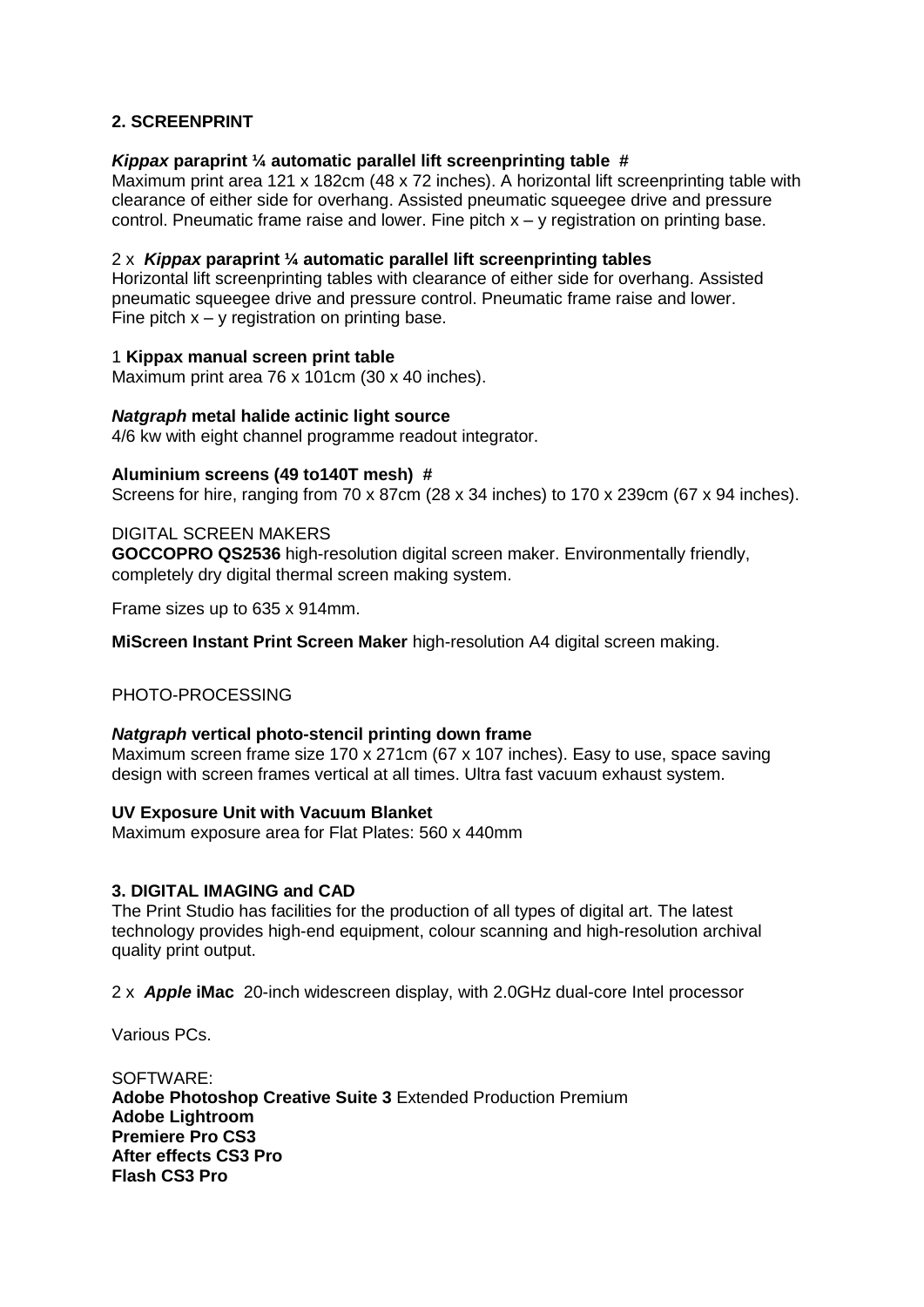**Illustrator CS3 Soundbooth CS3 Adobe Encore CS3 Mitton 3D Lenticular Software**

CNC MACHINES

**Cadcam FB1530 laser-cutter.** Large format machine, 40 watt power. Cutting area 1443mm x 968mm **APS Ethos software**

**Denford Vertical Router.** Large-format 3-axis CNC Router. 1200 x 800 mm working envelope **Denford software**

**Summa Cut Series D120R Vinyl cutter.** Drag-knife with turbocut and tangential emulation modes. Blade, pen and Pounce tool. Media width 127cm, cut width 123cm.

**Sure Cut Software**

**Roland EGX-300 Desktop Engraver** Cutting area 305mm (X) x 230mm (Y) x30mm (Z)

## **3D PRINTING**

#### *Up! Plus 2* **3D printer**

Build Volume/Size: (W) 140 x (D) 140 x (H) 135 mm. Material: ABS Layer Thickness / Print Resolution: 0.15 / 0.20 / 0.30 / 0.35 / 0.40 mm

*MakerBot* **Replicator+** Build Volume/Size: (W) 295mm x (D) 195mm x (H) 165mm. Material: PLA

**Various 3D modelling software packages**

*Sense* **Hand-held portable 3D scanner.**

**DIGITAL PRINTERS**:

**Epson Surecolor 9500 A0+ 44" /111.8cm wide format printer With Ultrachrome K3 with Vivid Magenta** archival pigment inks. **Epson SureColor SC-P600 A3+ Colour Inkjet Printer With Ultrachrome K3 with Vivid Magenta** archival pigment inks. **Epson Stylus Photo RX585** A4 scanner/printer with archival **Claria Photographic ink Epson Stylus Photo 1500 A3+** with archival **Claria Photographic ink Xerox A3 Laser Colour Photocopier** with booklet maker and high resolution A3 scanner

**1 Riso MZ1070 A3 two-colour printer/scanner. 2 x Riso RP 3700 A3 colour printers and scanner. 11 Riso colours**

OTHER PERIPHERALS: *Epson* **Perfection V700 Photo A4 flatbed scanner with transparency unit # Various Wacom Tablets Panasonic Lumix** DMC-FZ50 Zoom 10.1 MP Digital SLR Camera